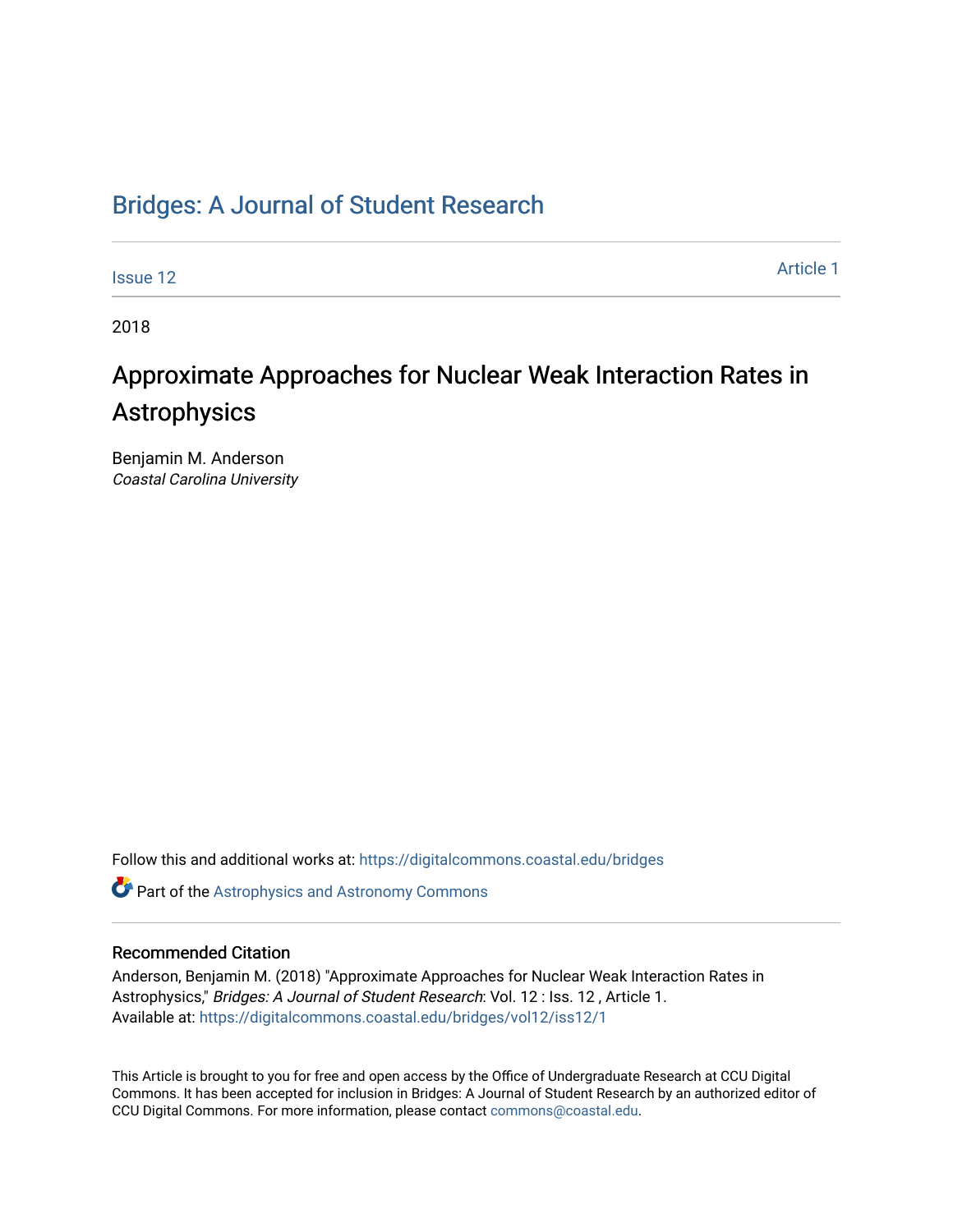#### **Approximate Approaches for Nuclear Weak Interaction Rates in Astrophysics**

Benjamin M. Anderson

Nuclear weak interactions, like beta decay, are important inputs for modeling astrophysical explosions. In the allowed approximation, these processes proceed as Fermi or Gamow Teller (GT) processes where the spins of the electron and neutrino are anti-parallel or parallel, respectively. In the GT case, transition probability is spread over many final states in the daughter nucleus, with each probability determination requiring numerical integration of the available phase space. Developing a fast and accurate method for calculating each contribution to the total decay rate would provide reliable weak rate libraries for astrophysical modelers. The phase space integrand includes the classical statistical factor, a Coulomb correction, and the Fermi Dirac distribution of continuum electrons in the stellar material. In this paper, we specifically examine the phase space integration and discuss various approximations to the Coulomb correction, comparing computational speed and numerical accuracy. An approximate approach that is fast and accurate is introduced.



**Benjamin M. Anderson** graduated with a B.Sc. in Applied Physics from Coastal Carolina University in December of 2017. He was recipient of a travel grant to present his capstone research at the 2017 SESAPS meeting, in the section for nuclear physics. During his last semester as an undergraduate, he founded and was president of Coastal Carolina University's chapter of the Society of Physics Students, where he recruited 23 new members, gaining leadership and communication skills. Benjamin also made the Dean's List during the fall semester of 2013.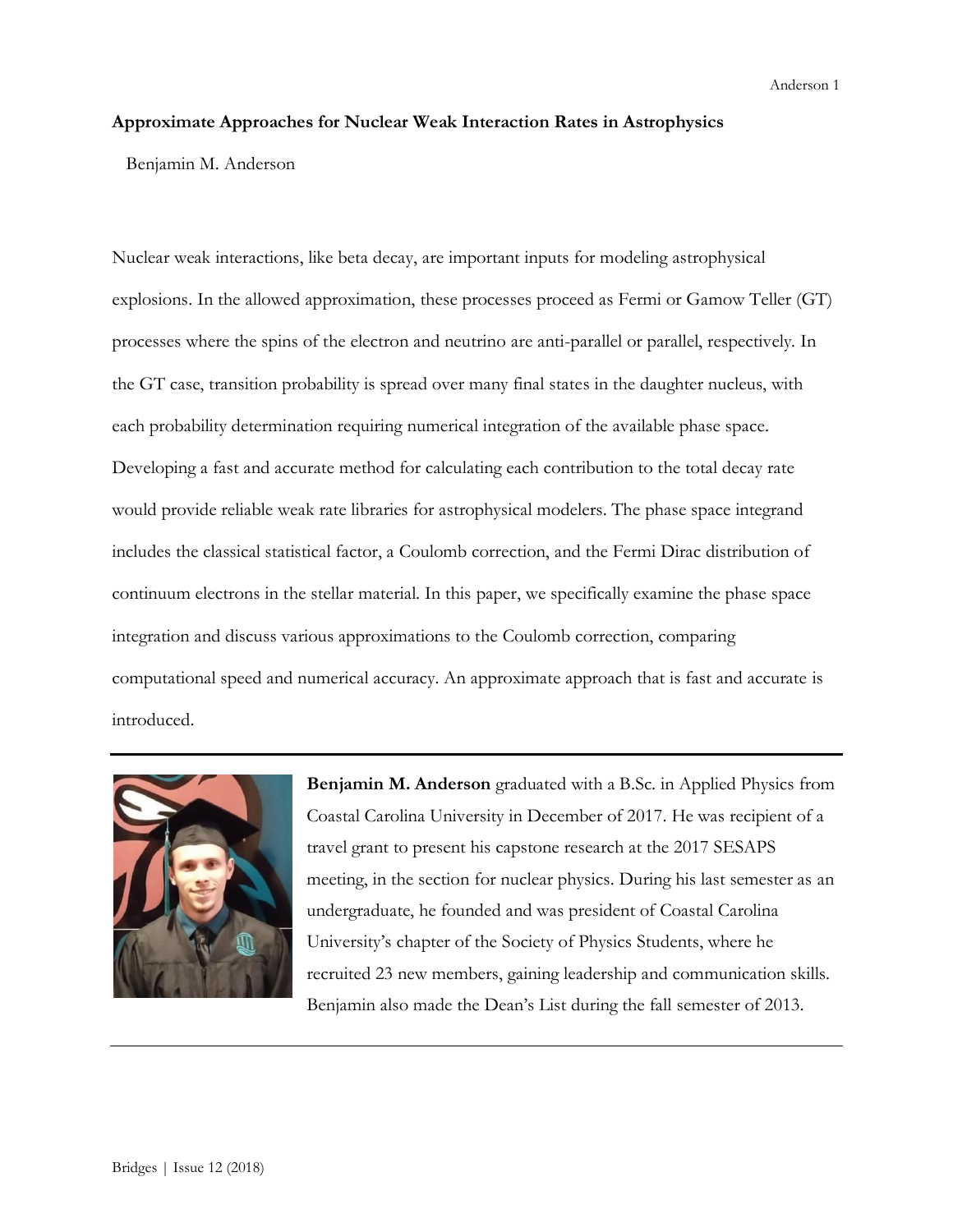# **I. INTRODUCTION**

An open question in cosmology is what processes are responsible for the creation of elements heavier than iron. The fusion of lighter elements, such as hydrogen into helium like in the Sun, releases energy up to the silicon-silicon fusion process, but fusion producing elements heavier than iron requires tremendous outside energy input in order to occur. This means explosive astrophysical conditions must somehow be necessary to explain the existence of heavy elements such as gold, thorium or uranium.

Events like supernova explosions and neutron star mergers are leading candidates for the sites of the processes that create heavy elements (see Hitt, 2016 and references therein). Such events have in common a progenitor body made of an exotic state of matter, for example a white dwarf star or a neutron star, where electrons are packed in its plasma at ultra-high densities. This state is called "electron-degenerate"; a state where the same quantum mechanical forces that prevent two electrons from occupying the same orbit in the atom now prevent the body from collapsing under its own gravity. Under these conditions, nuclear beta decays, which create or destroy electrons, can proceed at rates that are many orders of magnitude different than in a terrestrial lab experiment. Therefore, among many other inputs, it is important to determine reliable estimates of nuclear beta decay rates that reflect the changes caused by the stellar environment.

Beta decay is a form of radioactive decay. In this process, an atomic nucleus releases a neutrino and either absorbs or emits an electron or its anti-particle, a positron. Beta decay is caused by the nuclear weak force, a fundamental interaction between sub-atomic particles. In this paper, we will focus on the electron emitting kind of beta decay and refer to it simply as "beta decay" hereafter, but the results below can be extended to the other three versions of the decay. The emitted electron e and neutrino  $\nu$  are produced by the process represented in the following equation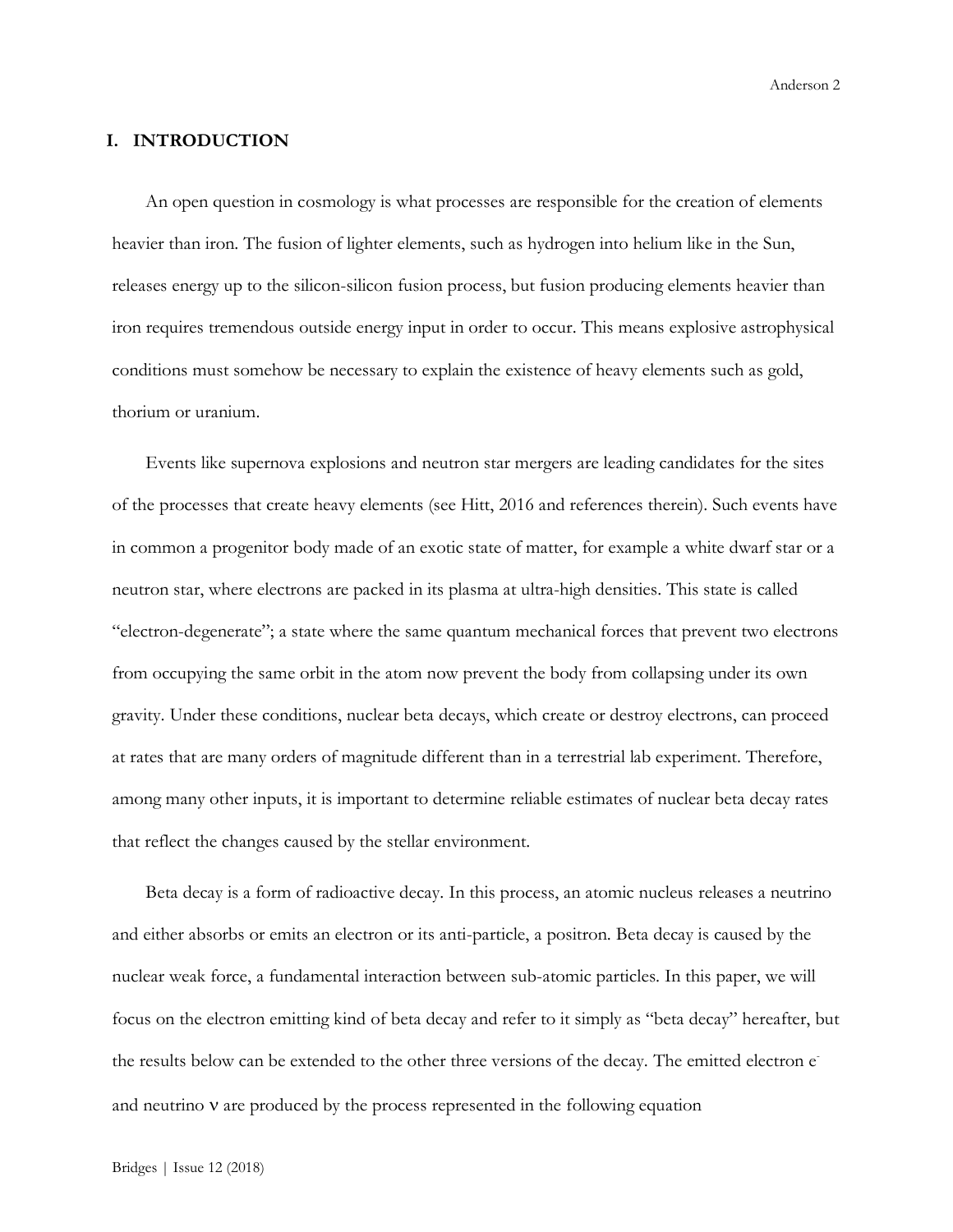${}_{Z}^{A}X_{N} \rightarrow {}_{Z+1}^{A}X' + e^{-} + \bar{\nu}$  (1)

where X is the chemical symbol of the initial nucleus and X' that of the final nucleus, each having mass number A and charges Z and Z+1, respectively. The energy released in the process is determined by the mass difference

$$
Q_{\beta^{-}} = [m_N(\,^A_Z X) - m_N(\,^A_{Z+1} X') - m_e]c^2 \tag{2}
$$

Both the electron and the neutrino share this energy, so

$$
Q_{\beta^-} = T_e + E_{\bar{v}} \tag{3}
$$

However, as the sharing is not constrained by a conservation law, the kinetic energy of the emitted electron  $T_e$  is distributed over a range of possible values between 0 and  $Q_{\beta}$ -. This fact is critical for determining how the electron-degenerate conditions in the stellar environment will modify the decay rate.

I now review how the rate of the decay  $\lambda$  and the shape of the distribution of  $T_e$  are related in the classic Fermi Theory of Beta Decay, following (Krane, 2005). The rate of decay can be calculated using Fermi's golden rule, which assumes the decay process is weak:

$$
\lambda = \frac{2\pi}{\hbar} |V_{ji}|^2 \rho(E_j)
$$
\n(4)

where  $V_{ji}$  is the matrix element that represents the integration of the interaction strength V across the initial *i* and final *j* nuclear wavefunctions  $\psi_{i,j}$ .

$$
V_{ji} = \int \psi_i^* V \psi_i \, dv \tag{5}
$$

Determining  $V_{ji}$  is a complicated nuclear structure problem, but is not necessary for our purposes and is beyond the scope of this project. It is sufficient to point out that the number of *j-i* combinations is extremely large for most nuclei ( $\sim$ 10<sup>4</sup> to 10<sup>8</sup>), each having its own unique  $Q = Q_{ij}$ , so

Anderson 3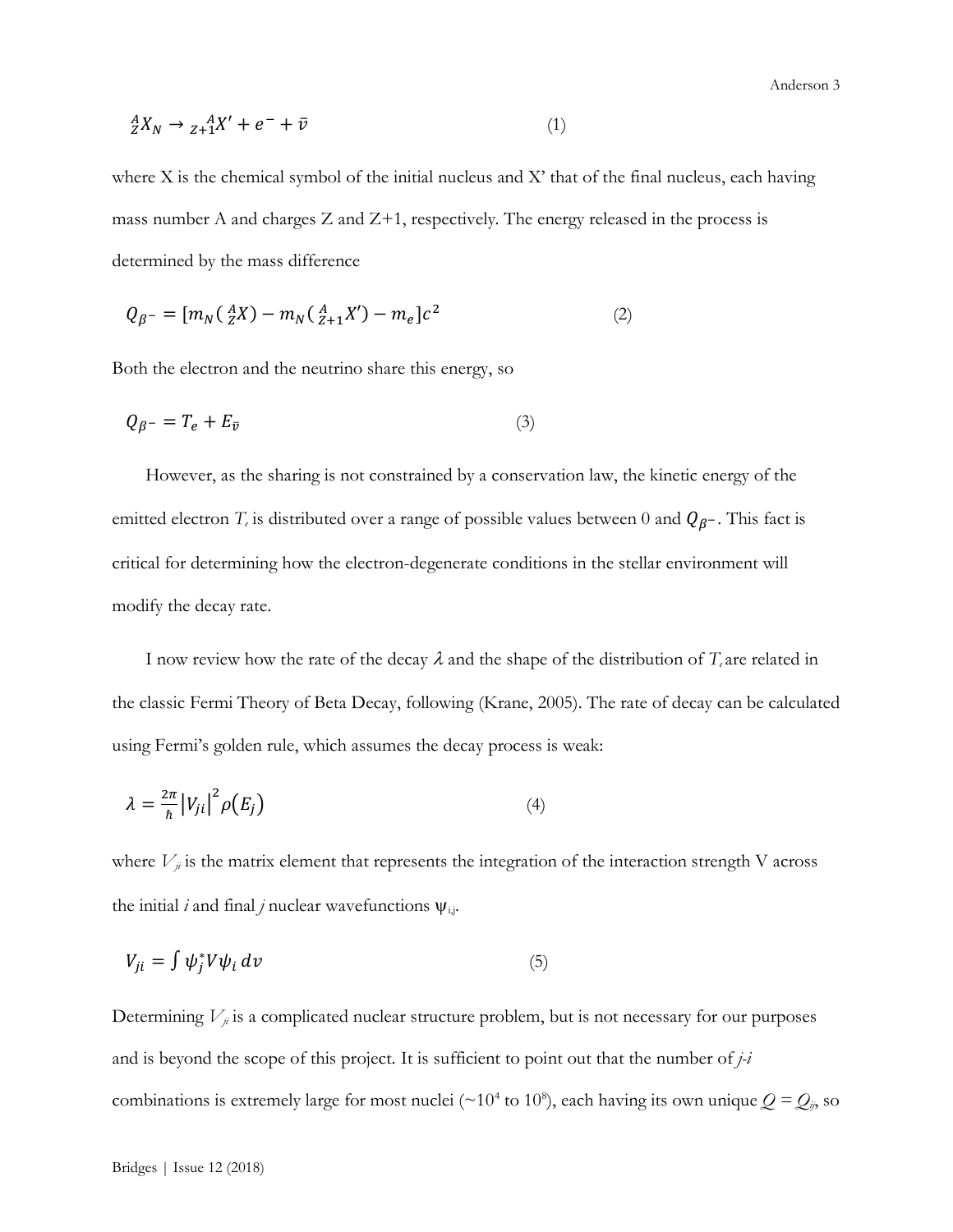the determination of  $\rho(E_j)$  and of the contribution  $\lambda_{ij}$  to the total rate  $\lambda$  must also be computed equally many times.

In Fermi's golden rule,  $\rho(E_i)$  represents the density of the continuum (free) states which must have openings to accept new electrons if the decay process is to proceed. In the lab environment, nearly all continuum states are open and in the stellar environment, these states are rapidly filled and closed with increasing matter density. When filled continuum states prevent the creation of new decay electrons, the phenomenon is called "Pauli blocking".

The number density of continuum electron states can determined by using spherical coordinates to cancel out the volume that the emitted electron is confined to, assuming that the electron is confined to volume *V*. The resulting relationship is

$$
dn_e = \frac{4\pi p^2 \, dp \, V}{h^3} \tag{6}
$$

where p is the electron momentum and h is Planck's constant, making the result dimensionless. Likewise, the number density of continuum neutrino states of neutrino momentum q is

$$
dn_{\nu} = \frac{4\pi q^2 \, dq \, V}{h^3} \tag{7}
$$

To determine the momentum and energy distributions, it is necessary to use the partial decay rate form of Fermi's golden rule for emitted electrons and neutrinos with proper momenta

$$
d\lambda = \frac{2\pi}{\hbar} g^2 |M_{fi}|^2 (4\pi)^2 \frac{p^2 \, dp \, q^2}{h^6} \frac{dq}{dE_f}
$$
 (8)

Here, all variables that are not dependent upon momentum can be represented by a constant, C and need not be considered further. We then obtain a distribution that gives the number of electrons present within a range of momentum from  $p$  to  $p + dp$ :

$$
N(p) dp = Cp^2q^2 dp \tag{9}
$$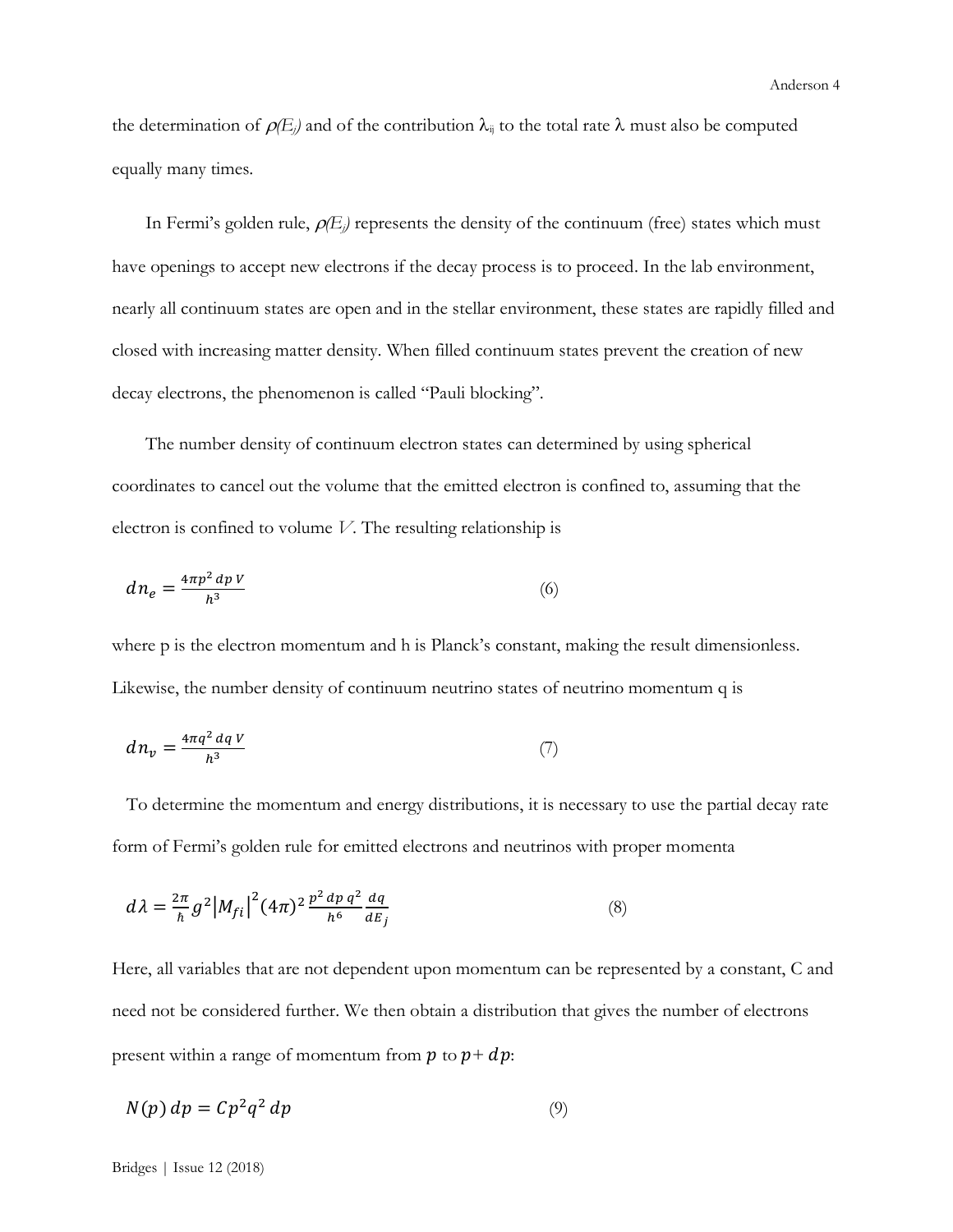Since  $Q = T_e + E_v$  and  $E = p^2/2m$ , we can rewrite the above entirely in terms of electron moment p, electron kinetic energy *T<sup>e</sup>* and the energy release *Q*.

$$
N(p) = \frac{c}{c^2} p^2 (Q - T_e)^2
$$
\n(10)

where  $c$  is the speed of light. Written entirely in terms of electron kinetic energy  $T_e$ 

$$
N(T_e) = \frac{c}{c^5} (T_e^2 + 2T_e m_e c^2)^{1/2} (Q - T_e)^2 (T_e + m_e c^2)
$$
 (11)

We now have the shape of the distribution we sought, shown in Fig.1.1. Clearly, the function goes to 0 at  $T_e = 0$  and at  $T_e = Q$  as expected from the equation, and peaks at about  $Q/3$ . This means the electron kinetic energy is most likely *Q/3* in a decay, but can be as low as 0 or as high as

*Q*.



*Figure 1.1: The distribution of electron kinetic energy with Q set equal to 2.0 MeV.[1]*

To determine the decay rate, ordinarily, one must integrate the distribution in Fig. 1.1, finding the area under the curve, which is the total probability

$$
f_{ij} = \int N(T_e, Q_{ij}) dT_e
$$
 (12)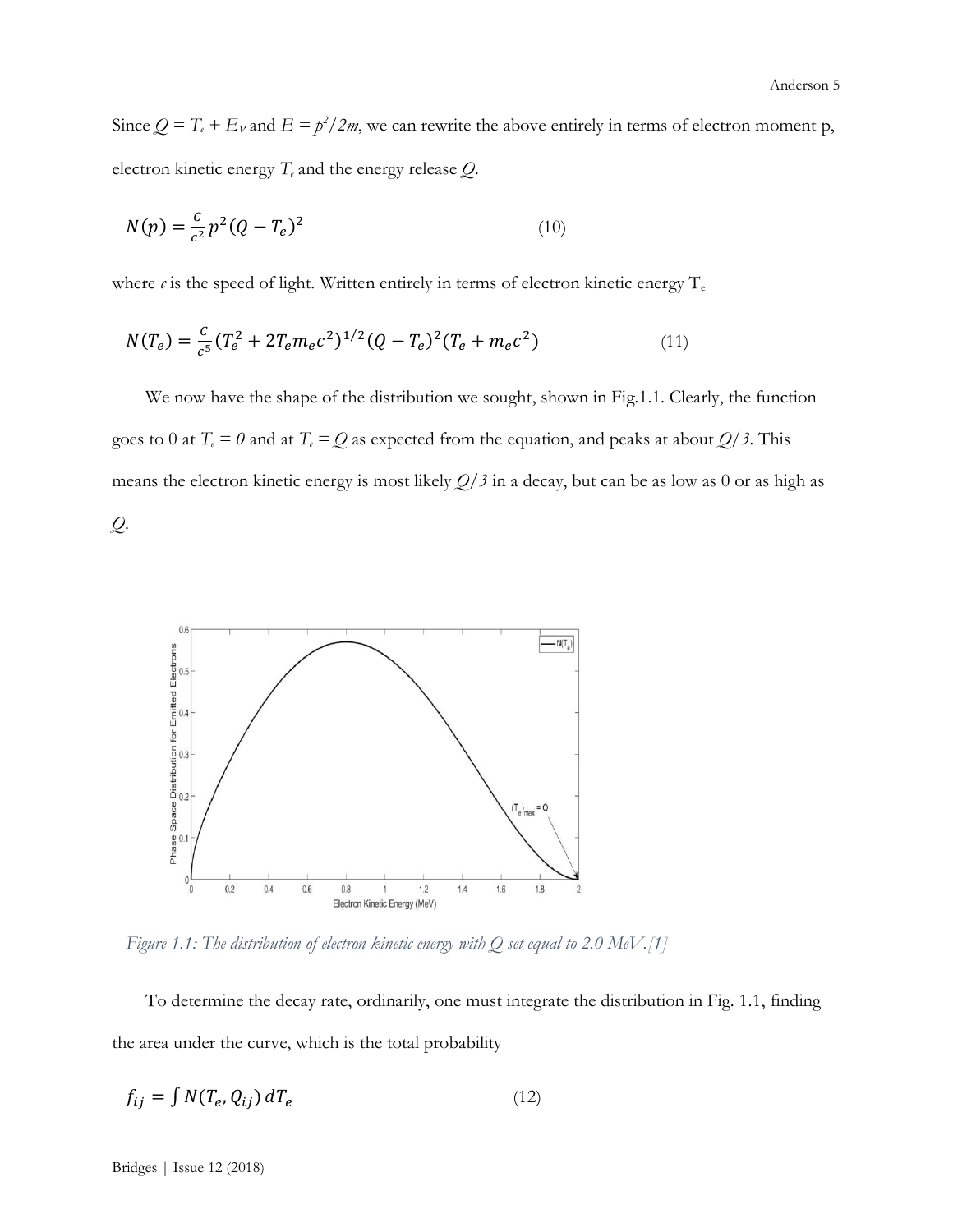However, for astrophysics, one must modify the distribution shape to account for electrical interaction with the daughter nucleus (the "Coulomb correction"), modify the distribution shape again, to account for Pauli blocking by electrons already present in the stellar matter, then integrate over *T<sup>e</sup>* , finding the area under the curve in the resulting distribution.

The decay rates in these conditions can be calculated in several ways and, if done quickly, it has potential to save large amounts of CPU time that astrophysicists can then repurpose to other problems in their computer models. For the remainder of the paper, an approximate approach for modifying and integrating the appropriate electron energy distribution, one that is fast and accurate, will be explored. In Section II, I will follow the formalism for the modification process for the electron energy distribution as laid out by Fuller, Fowler, and Newman (FFN) (Fuller, 1980). The calculation involves the integral of the complex gamma function  $\Gamma$ , which is the most expensive calculation in terms of CPU time. An effective term can be found inside the integral, which in Section III, I will show makes a useful approximation that speeds up the calculation while sacrificing little accuracy. In Section IV, I will draw conclusions and outline future work.

#### **II. METHODOLOGY**

The total decay rate  $\lambda$  is defined by FFN by double sum over contributions from all  $i-j$ combinations,

$$
\lambda = \sum_{ij} \ln[\frac{2 f_{ij}(T,\rho,U_F)}{(ft)_{ij}}]
$$
\n(13)

which contains two important terms. The first is the comparative half-life formula ft<sub>ij</sub>, which involves the nuclear structure input  $V_{ii}$  with which we are not concerned. Our concern is the second term, the total probability or "phase space" integral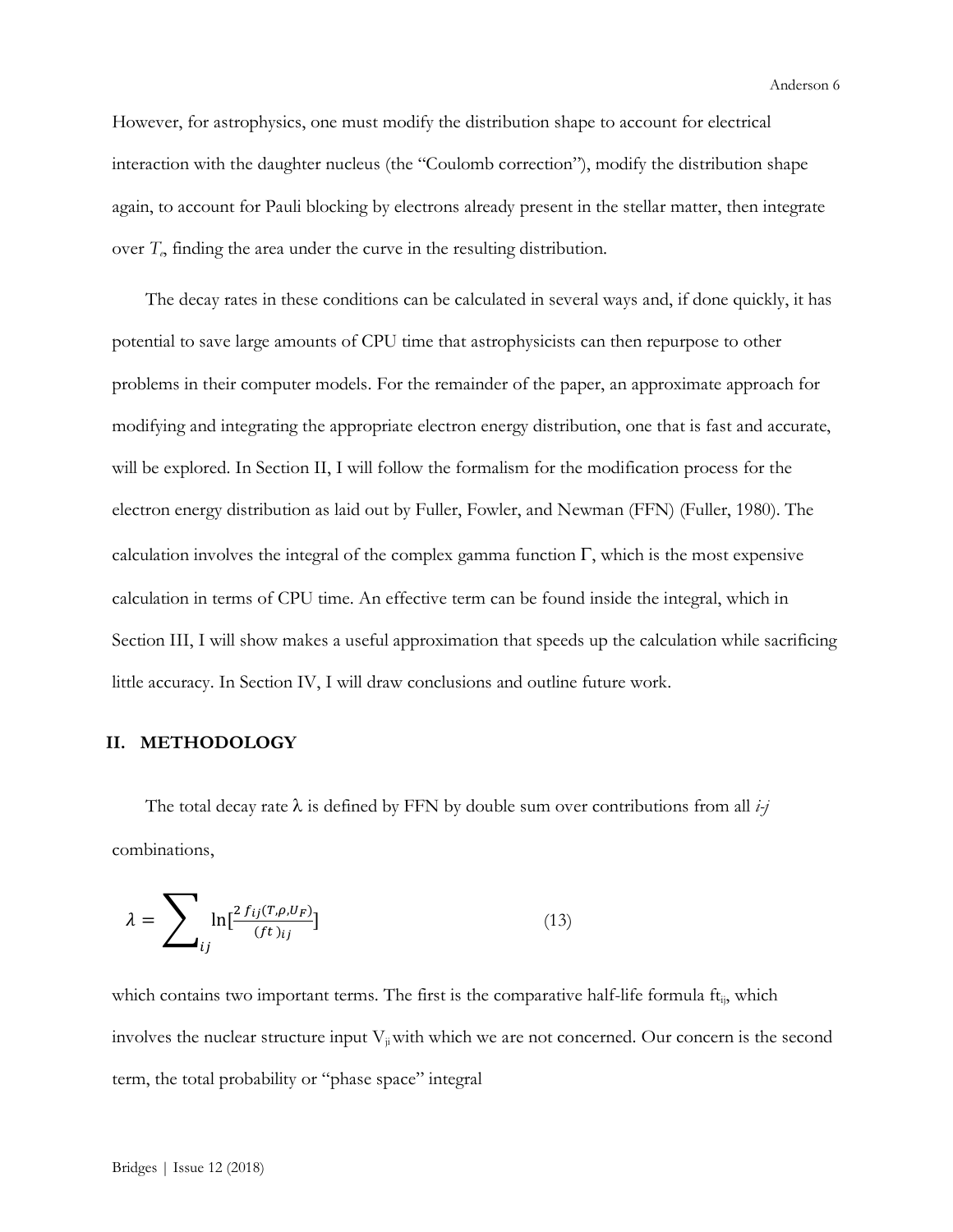$$
f_{ij} = \int_{1}^{q_n} w^2 (q_{n,ij} - w)^2 G(w, \pm Z)(1 - S_{\pm}) d\omega
$$
 (14)

where FFN has made three important changes relative to the discussion in Section I of this paper. First, there is a change of variables from  $(T_o Q_{ij})$  to  $(w, q_{n,ij})$  where  $w = T_e/m_e c^2$  and  $q_{n,ij} = Q_{ij}/m_e c^2$ , made for convenience. Second, the Coulomb correction  $G(w, \pm Z)$  discussed earlier, is here introduced. Third and most importantly, the term  $(1 - S_{\pm})$  which models the effect of the stellar conditions is introduced. The integrand of  $f_{ii}$  in this form represents the density of states available in the continuum of the stellar matter for a new electron from a decay to occupy.

I briefly describe each of the three factors. The classical term in the phase space integral designates the border of the energy forbidden region outside  $0 < T_e < Q$  and so enforces energy conservation.

$$
P(w, q) = w^2 (q_n - w)^2
$$
 (15)

The term containing the Fermi-Dirac distribution, S<sub>rip</sub> for electron emission,

$$
S_{-} = \left(\exp\left(\frac{U - U_F}{kT}\right) + 1\right)^{-1} \tag{16}
$$

limits the number of continuum states available at energies lower than *UF*, the "Fermi energy", where an electron in the stellar matter are already occupying the state and block decays producing new electrons at that energy. The effect on the distribution (dashed black line) can be seen in *Figure 1.2*, where I have set  $U_F = 1.6 \text{ MeV}$  for illustration. Only the area under the resulting green curve can now contribute to the total probability of decay. The width of this "filtered" distribution is controlled by the temperature of the stellar matter and its average energy *kT*.

The coulomb correction  $G(w, \pm Z)$  is given by the equation

$$
G(w, \pm Z) \equiv {p/w \choose w} F(w, \pm Z)
$$
\n(17)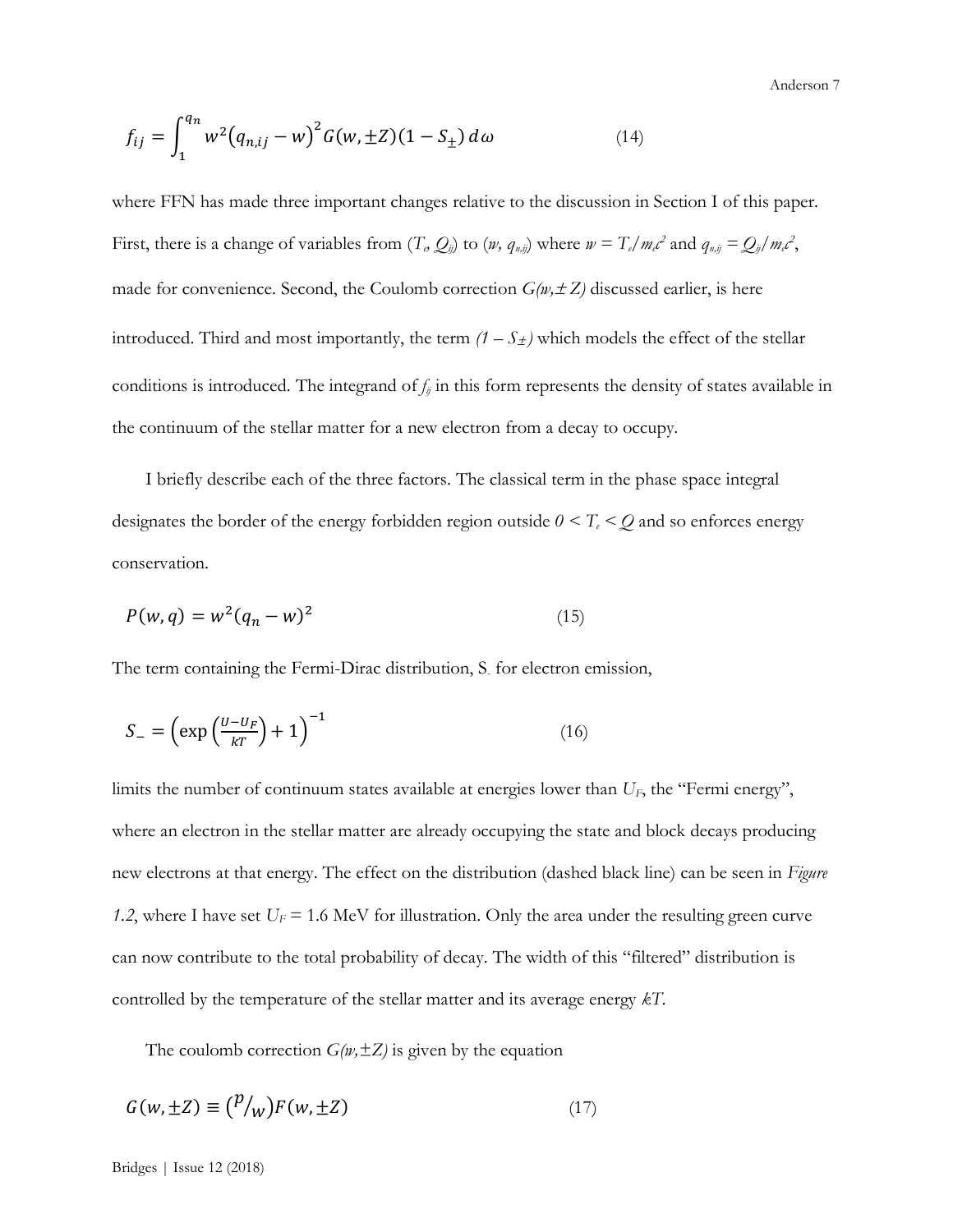where the relativistic Coulomb barrier term  $F(w, \pm Z)$ , contains the complex gamma function as

$$
F(w, \pm Z) \approx 2(1+s)(2pR)^{2(s-1)}e^{\pi\eta} \left| \frac{r(s+iR)}{r(s+iR)} \right| \tag{18}
$$

However, the additional shape change contributed by this modification to the distribution *P(w,q)* is relatively small compared to that of  $(1 - S)$ . Once  $G(w, \pm Z)$  is introduced the integrand of  $f_{ij}$  mainly increases in amplitude and is only slightly skewed as seen comparing *Figure 1.2* and *Figure 1.3*. The total probability of a decay is now determined by the area under the solid black curve seen in *Figure 1.3*.



*Figure 1.2: The display of the phase space integral without the coulomb correction.*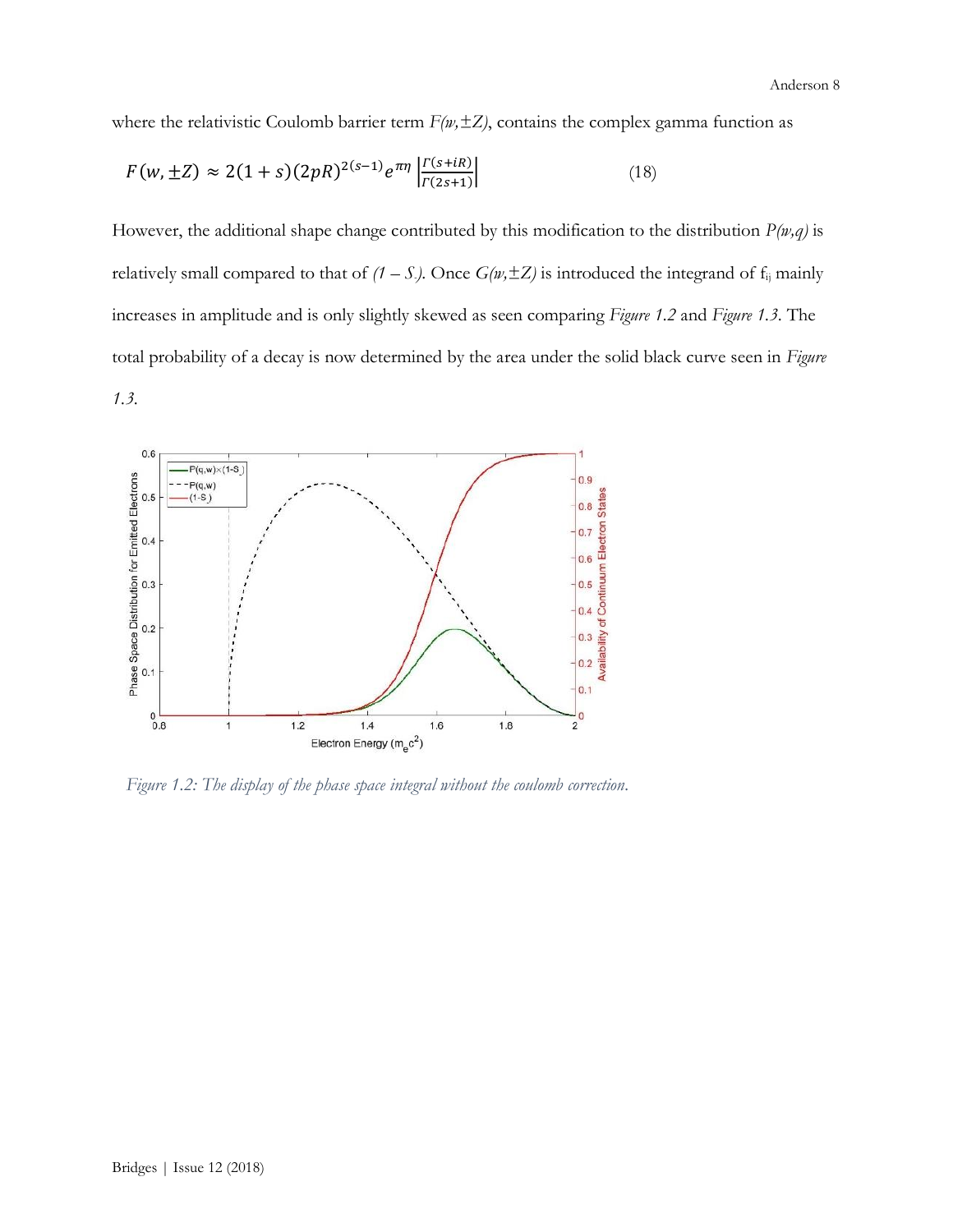

*Figure 1.3: Inclusion of the coulomb correction.*

To perform the integration faster, a concept for the reverse process of electron capture was suggested by A.D. Becerril-Reyes, S. S. Gupta, et al., where an effective decay rate energy weff term would be found (Becerril-Reyes, 2006), but this was never put into practice. Because of the now effective decay energy,  $G(w, \pm Z)$  becomes  $G(w_{\text{eff}} \pm Z)$  and is treated as a constant, which can be pulled out of the integrand saving some amount of CPU computing time. *Figures1.2* and *Figure1.3* displays the difference between when the  $G(w, \pm Z)$  is and is not included in the integrand. The effective decay energy  $w_{\text{eff}}$  is determined by finding the average value of the Pauli blocked energy distribution (green curves) in *Figure 1.2* and *Figure 1.4*. The integral of interest, the solid black curve in *Figure 1.3* and *Figure* 1.4 is then approximately found by integrating the green curve and multiplying the result by the constant *Geff*.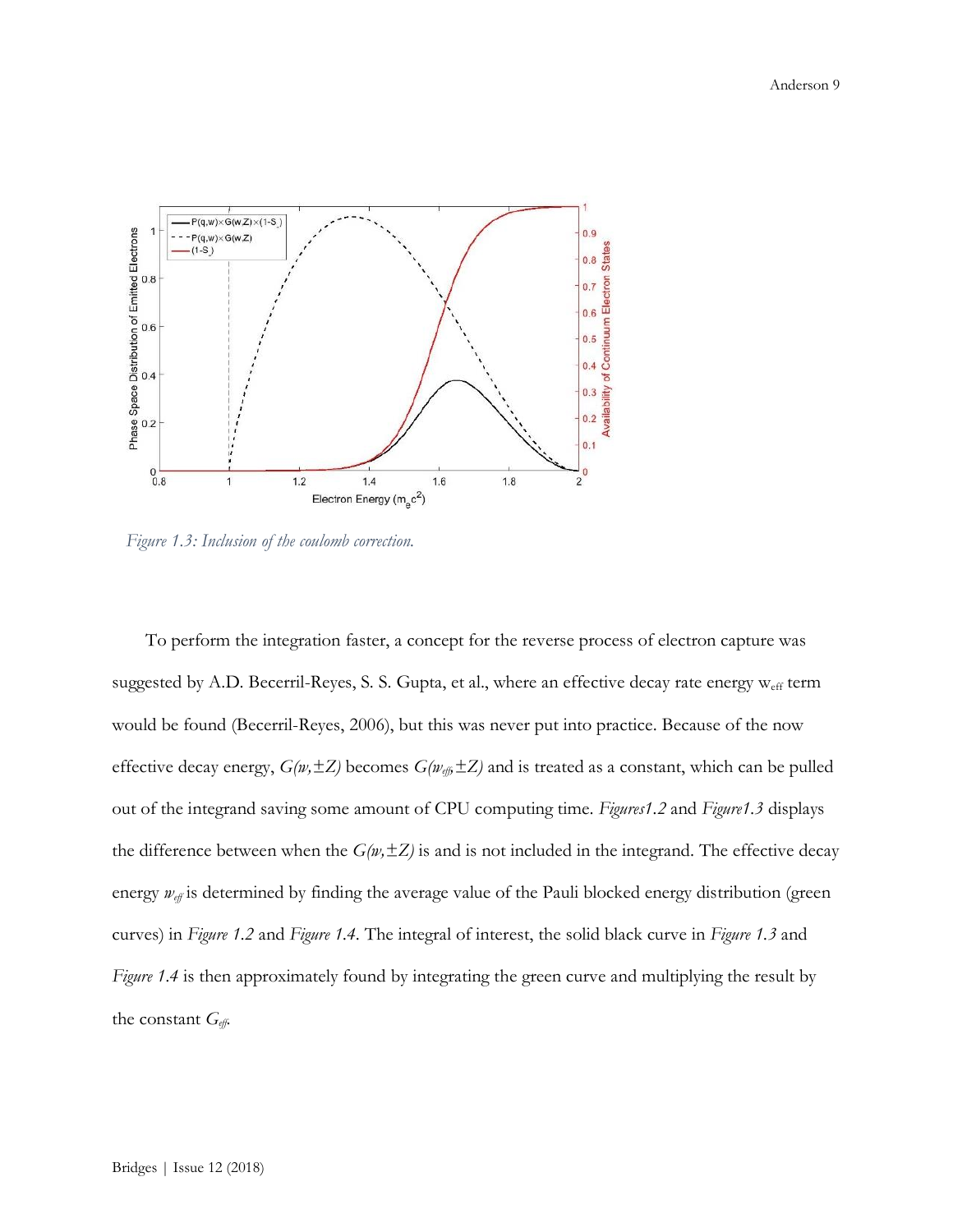

*Figure 1.4:Here, the scaling factor is emphasized by weff.*

To find  $w_{\text{eff}}$ , let the average value of  $P(w,q)$  be  $\langle P(w,q) \rangle$  weighted by the term containing the Fermi-Dirac distribution *(1 – S-)*

$$
\langle P(w,q) \rangle = \frac{\int_{1}^{q_n} P(w,q)(1-S_{-}) dw}{\int_{1}^{q_n} (1-S_{-}) dw} \tag{19}
$$

Let the average value  $\langle P(w,q) \rangle$  coincide with the effective decay energy such that

$$
\langle P(w,q) \rangle = w_{eff}^2 \left( q_n - w_{eff} \right)^2 \tag{20}
$$

Setting these two equations equal to each other gives a quartic equation in weff, but one that is already in a reduced form so that it is equivalent to solving a quadratic equation. There are then four roots, but only

$$
w_{eff} = \frac{-q - \sqrt{q^2 - 4\sqrt{\langle P \rangle}}}{-2} \tag{21}
$$

Bridges | Issue 12 (2018)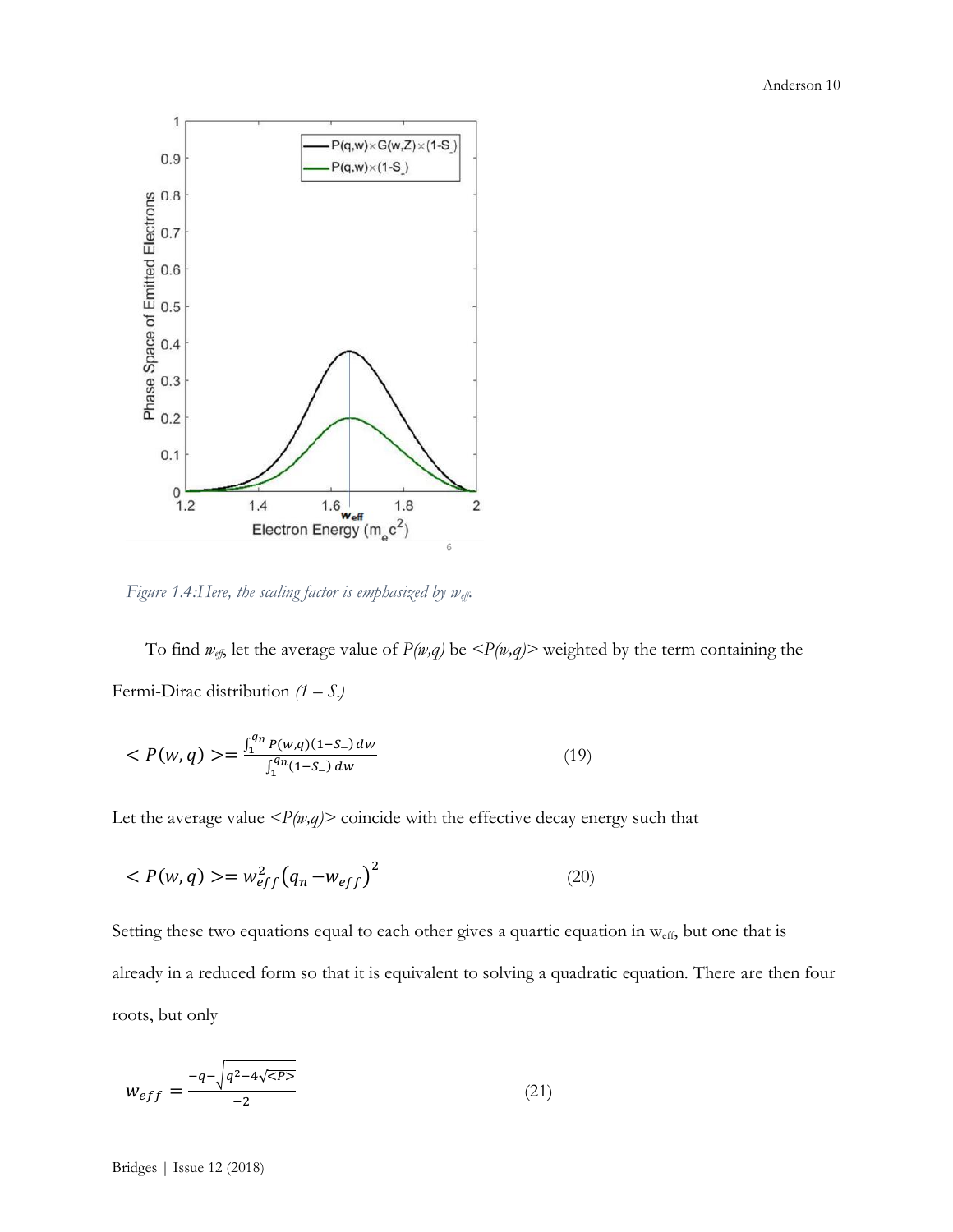provides a real (non-imaginary) value that doesn't fall in the energy forbidden region outside 1 < *w* < *q*.

#### **III. RESULTS**

A histogram in *Figure 4* was created to display the speed up factor and accuracy of performing the integration with the effective Coulomb correction  $G_{\text{eff}}$  over that of leaving the full functional form  $G(w, \pm Z)$  in the integrand (Anderson, 2017). The calculations for the plot were done over a total of 12,000 cases, spread over a grid with ranges listed as follows: total decay energy *q* from 2 to 50 (larger than any real beat decay), the nuclear charge *Z* from 10 to 120 in steps of 10, the Fermi energy of continuum electrons in the stellar material  $U_F$  from 1 to 200 MeV (corresponding to white dwarf star up to neutron star matter densities, respectively), and the temperature *T* from 0.01 to 10 billion Kelvins. The corners of the 2D distribution in Figure 1.5 reveal the worst-case and best-case performance for the approximation. The top right corner shows the best-case, where the approximate and exact integrations are essentially equal, but the approximation is 20x faster. The lower left corner shows the worst-case, where the approximate approach underestimates the exact integral by about 50% and is only 18x times faster.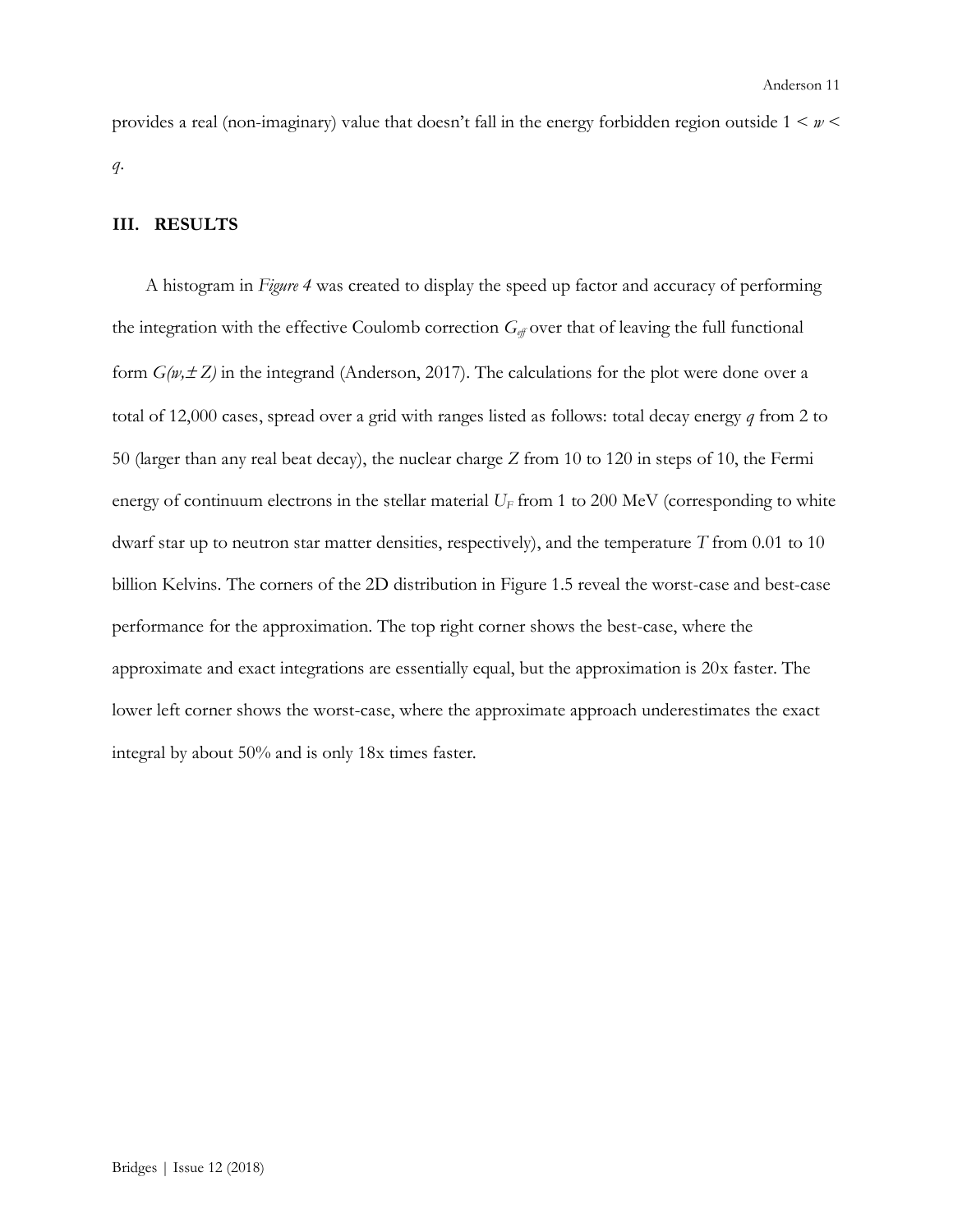

*Figure 1.5: The distribution shown by cases per pixel over 12000 cases, spread over astrophysically relevant ranges of temperature, density, nuclear charge and total decay energy.*

## **IV. CONCLUSIONS**

In conclusion, the approximate approach for phase space integrations for beta-decay rates under electron-degenerate astrophysical conditions was defined and examined in detail. The approach assigns an effective decay energy *weff* and an associated effective Coulomb correction *Geff*. The results showed that the worst-case scenario is that it has at most 50% error, but is still 18x faster. The best-case scenario is close to a one to one ratio and around 20x faster. Absolute values of beta decay rates in the stellar environment can range over intervals that are dozens, even hundreds of orders-of-magnitude wide, so a worst case error of 50% is certainly an acceptable sacrifice in exchange for performing the calculation 18-20x times faster. Since the effective procedure is quick and accurate to calculate the emission rate for electrons, it could also be useful to develop the same approach conceptually to calculate rates for positron and neutrino emissions and captures. Future work would involve solving the calculations for the weak rates of these related processes.